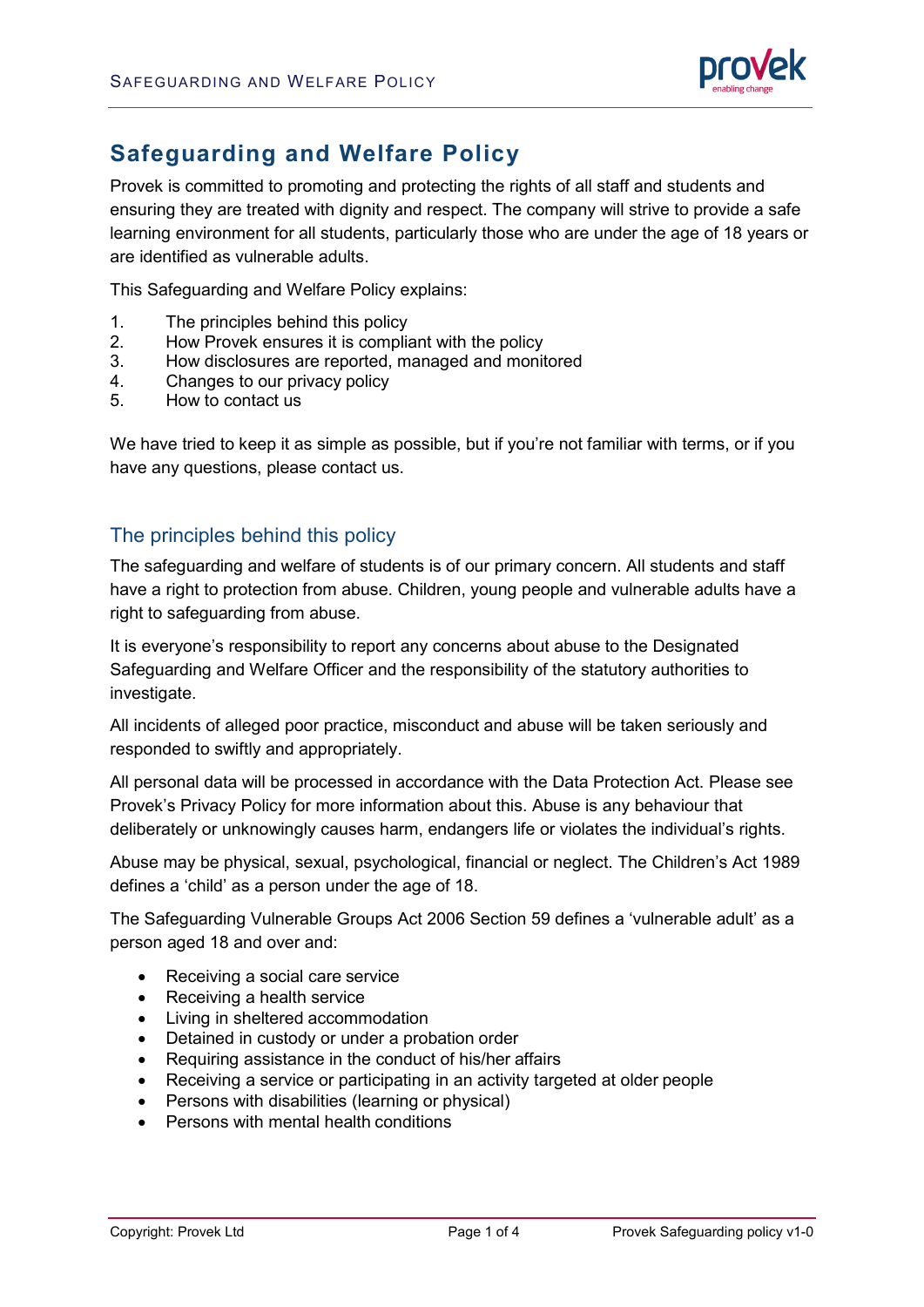

# **How Corndel ensures it is compliant with the policy**

#### Governance

The Managing Director, Andrew Delo is responsible for the oversight of the company's Safeguarding and Welfare Policy.

Managers and coaches are responsible for ensuring all staff and students are informed of the policy at induction and understand their responsibilities for reporting any concerns.

The Operations Manager, Shannon Douglas is the Designated Safeguarding and Welfare Officer with the responsibility for issues arising under this policy.

All employees of the company are required to take responsibility for the safeguarding of young people and vulnerable adults and the welfare of students and staff.

#### **Employees**

Provek has a process in place to check the suitability of staff to work with learners or to deliver learning in settings where there are children/young people or vulnerable adults. On application employees complete a declaration and disclosure form detailing any offences. A DBS check is carried out on new employees. New employees may start employment whilst awaiting clearance, but restrictions will apply to direct contact with children or vulnerable adults.

All employees must report any criminal offences subsequent to their employment to the Safeguarding and Welfare Officer.

### **Training**

Training for all employees on the Safeguarding and Welfare will be included in the induction for all staff and an annual update on the policy will be included in team meetings.

All employees of Provek are in positions of trust with students and external employers. Staff always need to be aware of this and act accordingly.

### Identification and reporting

Where possible Provek will identify vulnerable adults and ensure that the appropriate support measures in place. This is most likely to be when the person presents to or is referred to and clearly has mental health difficulties or a disability that puts them into the legal definition of 'vulnerable'.

Any employee of Provek with concerns regarding an individual whom they believe or know to be vulnerable must contact the Designated Safeguarding Officer.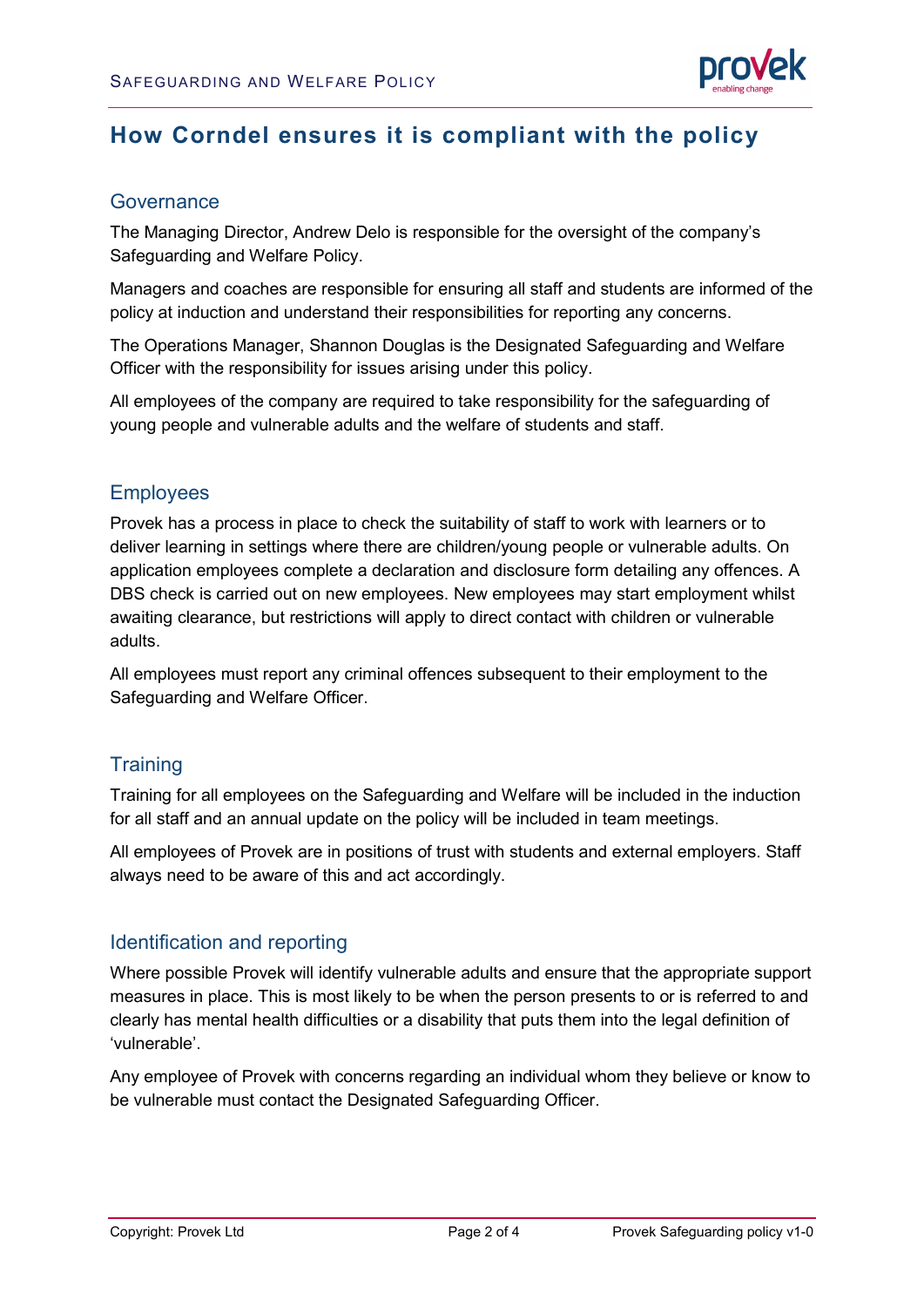

#### The role of the Designated Safeguarding Officer is:

- To receive information from employee's who have any safeguarding concerns and record it;
- Assess the information promptly and carefully, clarifying and obtaining more information about the matter as appropriate;
- Make a formal referral to a statutory safeguarding agency or the police.

### **Partnerships**

Provek will work in partnership with local safeguarding boards and welfare statutory agencies in relation to any investigation under these procedures.

#### How disclosures are reported, managed and monitored

The Managing a Disclosure of Abuse flowchart below gives full details of this process and timescales.

- All employees must be alert to possibilities of abuse
- It is the duty of the employees to be alert only **not to investigate**
- If employees during their work have a safeguarding issue brought to their notice this must be treated as a priority over all other work
- Guidance about a specific incident may be obtained from the Designated Safeguarding Officer
- An oral, then written report should be provided to the Designated Safety Officer who will keep a confidential record of any such incidents
- Reports of abuse will be made to the relevant statutory agencies responsible for investigations.

For monitoring and tracking purposes, all disclosures are recorded in the Safeguarding and Welfare Log, which is maintained by Shannon Douglas.

This details:

- Name of the learner,
- Summarises the allegations and whether this has led to a formal disclosure